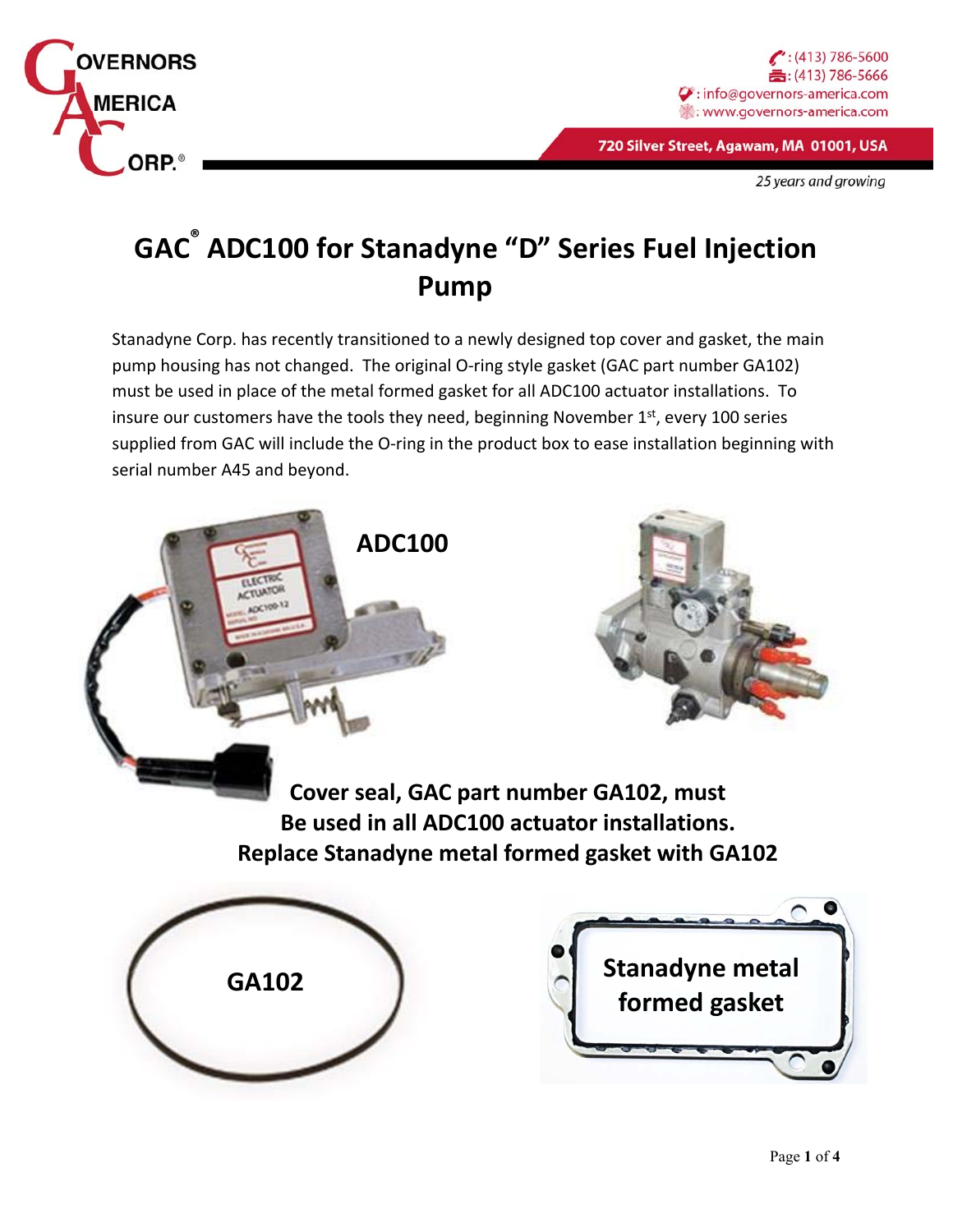

25 years and growing

## **Preparing the fuel injection pump**

- 1. Removing the Governor Cover:
- 2. Disconnect the pump's electric shutoff solenoid wire from its connection point on the pump governor cover. This wire is no longer necessary and can be eliminated at its source.
- 3. Remove the fuel return line from the fuel return line connector.
- 4. Remove the three governor cover screws. They will be replaced by mounting screws provided with the ADC100 Series actuator.
- 5. Remove the governor cover assembly with care to insure that no dirt or debris is allowed to enter the fuel injection pump.
- 6. Remove the return fuel fitting (housing pressure regulator assembly) from the governor cover.

## **Installing the Actuator**

- 1. Install the return fuel fitting into the ADC100 actuator.
- **2.** Install actuator seal, GAC part number GA102, into the O‐ring groove. Discard the metal formed gasket used with the original governor cover assembly**. It is not to be used with an ADC100 Series actuator.**
- 3. Position the ADC100 actuator on the fuel injection pump with the tall end of the actuator slightly upward and positioned as closely to front or the governor compartment as possible.
- 4. Slide the ADC100 actuator toward the rear of the injection pump until the actuators "U" shaped coupler engages the pump's governor linkage hook.
- 5. Securely fasten the ADC100 actuator to the fuel injection pump using the (3) screws provided with the actuator.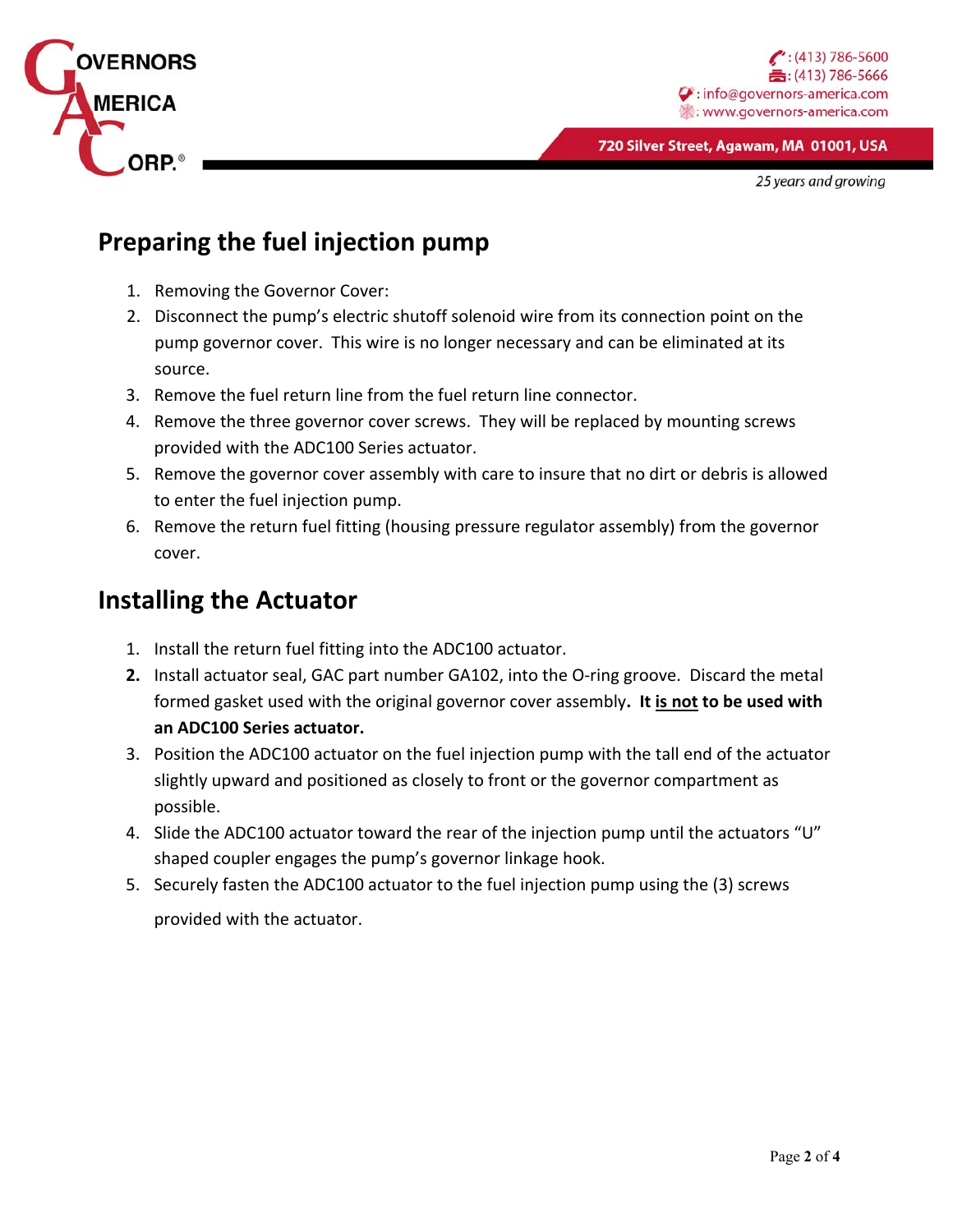

25 years and growing



**Caution** Improper engagement of the actuator to the governor linkage hook could cause an engine over‐speed condition.



the rear of the injection pump to align three mounting screw holes.